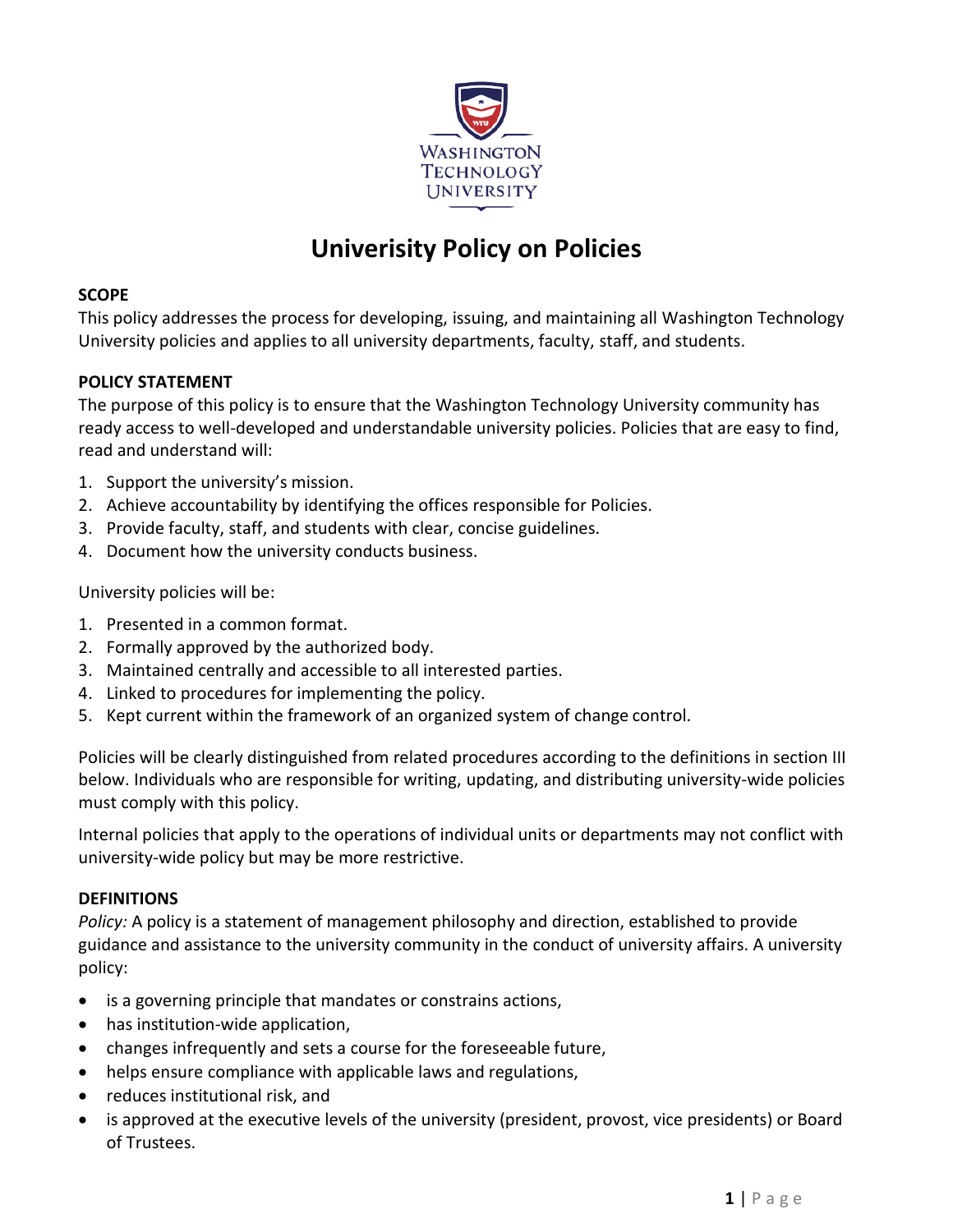*Academic Policies:* Academic Policies are policies which directly affect the pedagogical and research mission of the university.

*Administrative Policies:* Administrative Policies are non-academic policies governing the operations of the university.

*Student Policies:* Student Policies are policies which directly affect student life at the university.

*Procedure:* A procedure is a guideline or series of interrelated steps taken to help implement the policy. University procedures:

- should identify and link to the applicable university policy,
- should be written in a format that is easy to follow, using numbers or bulletsto delineate steps to be followed,
- should be reviewed and updated as necessary to ensure agreement with the most recent revision to the policy, and
- generally, do not require formal approval by senior university officials.

*Appendix:* Appendices are lists, charts, statements or forms referencing a person, agency or contact details may change/ become outdated. This allows the appendices to be changed as needed without having to revise the policy.

*Policy Initiator:* The Policy Initiator is any faculty, staff member, or student who identifies a universitylevel issue and develops a policy proposal.

*Policy Owner:* The Policy Owner is the appropriate University officer (president, provost, vice president) whose jurisdiction covers the subject matter of the policy.

*Stakeholder:* Stakeholders are university community members who are affected by the university policy being developed.

# **POLICY**

# **A. Policy Development**

The Policy Initiator may identify a university-level policy issue and develop it into a policy proposal. The Policy Initiator will submit the policy proposal for review and endorsement. If the policy is endorsed, a draft policy is created.

The Policy Owner will review the draft policy and consult with various stakeholders regarding the policy's likely impact on the members of the university community, including legal and, if appropriate, faculty senate committee review. After review and input, the Policy is formally approved.

Once the policy is approved and signed, the Policy Owner will forward an electronic copy to the Policy Administrator.

The Policy Administrator will maintain copies of signed university policies and policy revisions. The Policy Administrator also notifies responsible parties when a policy is scheduled for review or revision and is available to work with the responsible parties during any phase of the policy development process, including, if applicable, implementation of a training schedule.

As identified in the policy, the responsible office will monitor compliance and facilitate remedies for noncompliance as directed by the policy.

# **B. Policy Format**

A standard policy format ensures clarity and consistency. Although not all policies will contain all the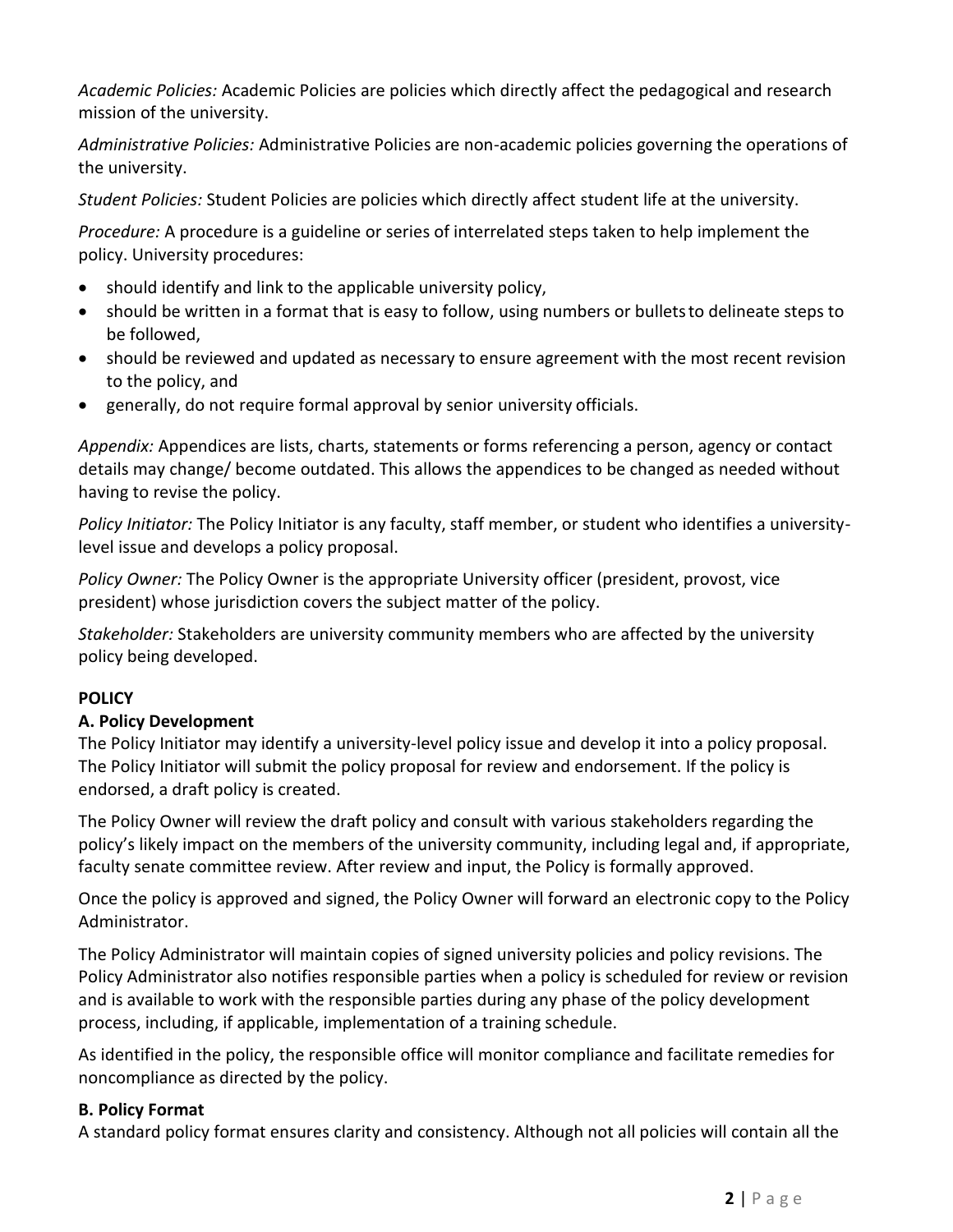format elements, University policies will be written and maintained following the format described below.

- 1. Header information: (mandatory element)
	- **a)** WTU Logo centered a top
	- **b)** University Policy name
	- **c)** Policy (Procedure / Appendix) number this must be determined and preassigned before policy is written -see Policy Index for taxonomy structure:
		- **University policies are numbers using a format XX.XX.XXX. The first two digits represent the general category of the policy, then next two digits represent a specific area within the category and the final three digits represent a numerical numbering of the policies within each category and area.**
		- **Policies and procedures** are designed to influence and determine all major decisions and actions, and all activities take place within the boundaries set by them. **Procedures** are the specific methods employed to express **policies** in action in day-to-day operations of the organization.
		- University **Standard Operating Procedures** will supplement one or more policies and serve as a guideline or series of interrelated steps taken to help implement those policies.
		- University **Appendices** are lists, charts, statements or forms referencing a person, agency or contact details may change/ become outdated. This allows the appendices to be changed as needed without having to revise the policy.
		- The index will be continually updated as policies are added or removed.
	- **d)** Policy effective date
	- **e)** (Responsible) Department author of the Policy
	- **f)** Procedures link(s), if applicable.
	- **g)** Related university policy link(s), if applicable
	- **h)** Policy Change Control Block will reside at the end of the document
- 2. **Scope:** (mandatory element) Identification of parties governed by the policy.
- 3. **Policy Statement:** (mandatory element) Purpose of the policy and the statement of philosophy, position, rule, regulation, or direction.
- 4. **Definitions:** (optional element) Meaning and interpretation of terms used in the policy.
- 5. **Policy:** (mandatory element) Description of the actual policy covering topics which include duties assigned to responsible parties and other parties as necessary; other information specific to a particular policy subject as needed; and a description of the compliance review process and specific authority to impose penalties or otherremedies when noncompliance occurs, if applicable.
- 6. **Effective Date(s):** (mandatory element) Initial effective date of policy, and latest revision date, if applicable.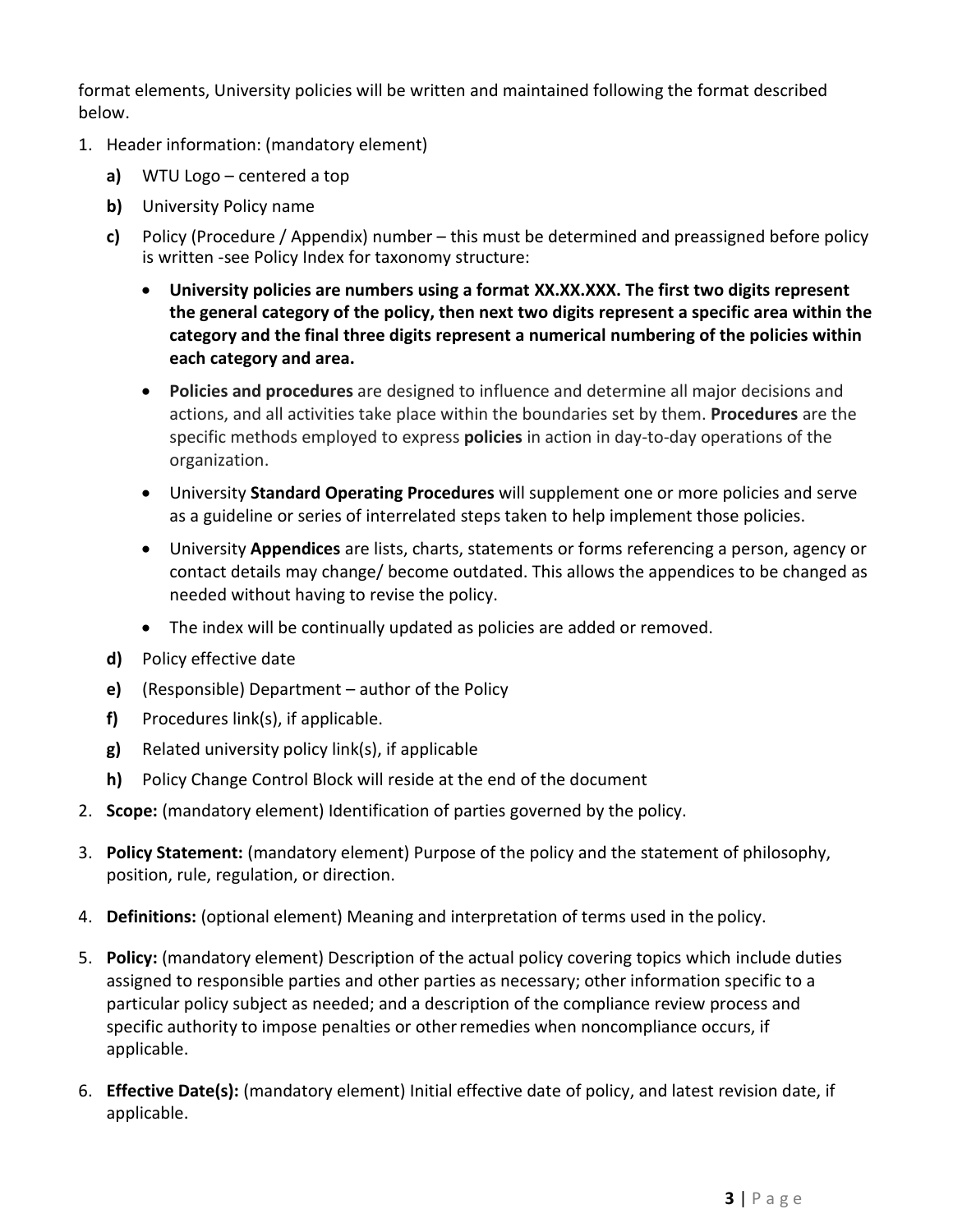7. **Policy Change Control Tracking:** Tracking of the changes made to a policy, elements included are: Change Date / Author / Comments

**Signature, title, and date of approval: (**mandatory element) Required for initial approvals and all subsequent reviews and updates.

# **C. Location of Policies**

To ensure ready access to University policies, Washington Technology University will maintain an official University Policies within the Einstein/Orbund System with the most current approved version of all university policies, with links to applicable procedures and appendices. The system will be maintained by OIT in a standard electronic format and will follow the structure described in Section IV (D) below. The documents in the University Policies library will constitute the official electronic depository for university-wide policies for Washington Technology University.

To maintain an organized system of change control, and to ensure consistency throughout the university, individual departmental web sites should not contain separate copies or versions of university policies or applicable procedures. Instead, departmental web sites that reference university policies and procedures must use hyperlinks to the documents on the official University Policies library. This does not preclude departments from maintaining internal departmental policies and procedures on their web sites, provided the internal departmental policies and procedures are not identified as official university policies and procedures, and do not conflict with official university policies.

# **D. Structure and Organization of University Policies**

Policies will be assigned to one or more of the following categories:

**01.XX.XXX General University** – Policies of a general nature affecting faculty, staff, and students. As policies are developed, subjects may include but are not limited to: policy and procedure development, general administration.

**02.XX.XXX Business and Finance** – Policies governing University financial resources. As policies are developed, subjects may include but are not limited to: authorization, contracts, grants, purchasing, budgets, tuition and fees, tuition classification, student financial aid, travel, fees, audits.

**03.XX.XXX Academic** – Policies governing teaching, academics, and academic administration. As policies are developed, subjects may include but are not limited to: academic regulations, academic programs, admissions standards, advising, curriculum, external agreements, general education, international education, instruction, summer session, and student performance.

**04.XX.XXX Campus and Facilities** – Policies that pertain to the use of the campus and its facilities. As policies are developed, subjects may include but are not limited to: law enforcement, parking, buildings, infrastructure, real estate, inventory and equipment, building access, solicitation/distribution on campus.

**05.XX.XXX Human Resources** – Policies that pertain to human resources. As policies are developed, subjects may include but are not limited to: benefits, compensation, separation, diversity and non-discrimination, hiring, appointments and reassignments, leaves, absences, holidays, vacations and university closures, performance, retirement, undergraduate and graduate student employment.

**06.XX.XXX Student** – Policies governing University life for students. As policies are developed,